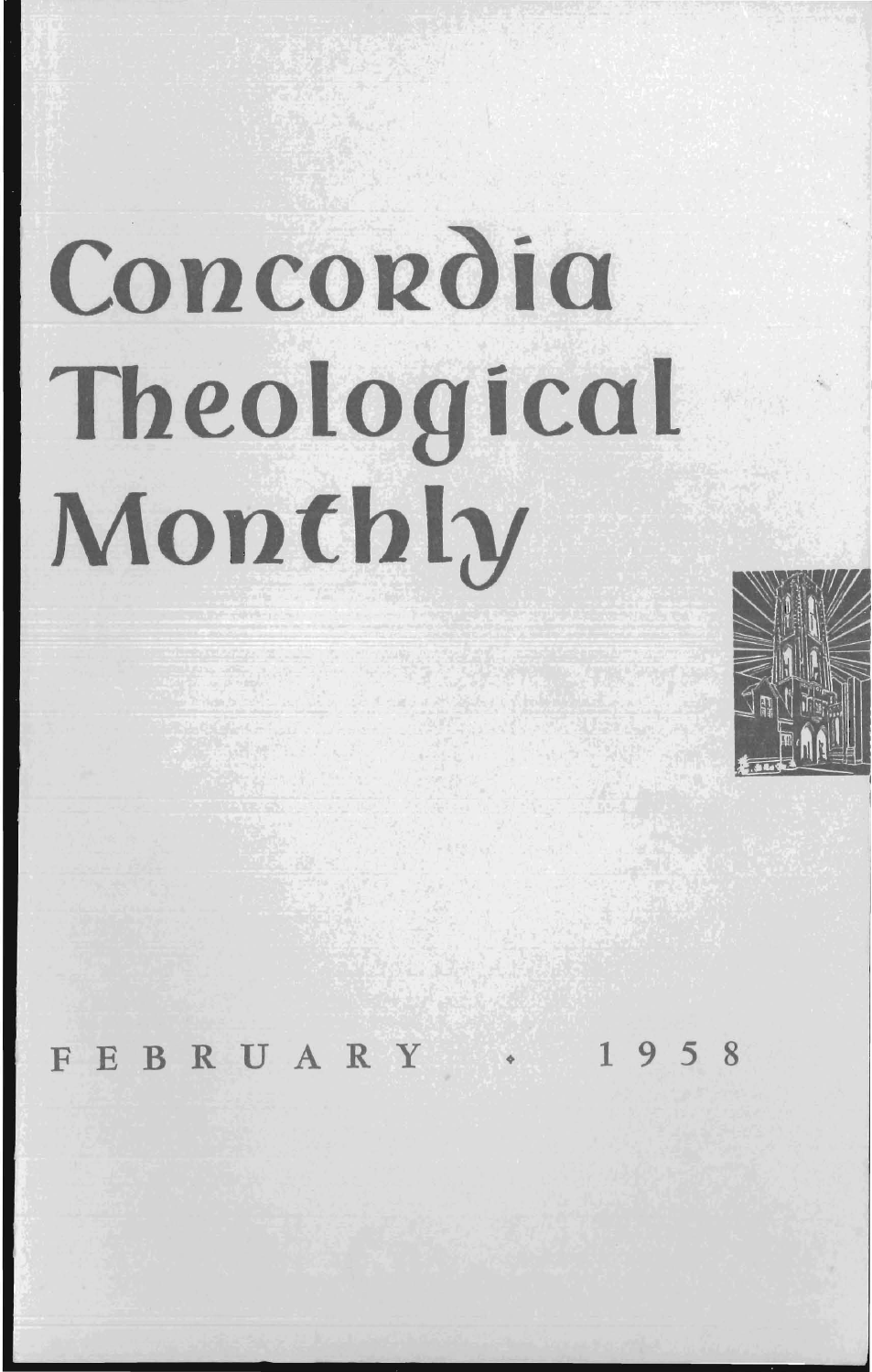## "ON CONDITION THAT" OR "BECAUSE"

The *Catholic Biblical Quarterly* (October 1957), under its special feature "Survey of Periodicals," presents a summary of S. Lyonnet's article "Le Péché Originel et l'exégèse de Rom. 5:12-14" *(Recherches des Sciences Religieuses* 44:63-84) as follows: "Re-examines these verses in light of the patristic interpretation of the East as well as the Old Testament texts which form their background to conclude: 1) that  $\theta$ áv $\alpha$ τος must be understood in its full Pauline significance as meaning not only physical death (separation of body and soul) but also, and especially, eschatological death (definite separation from God), 2) that  $\eta\mu\alpha\varrho\tau\omega v$  refers to the personal sin of each individual adult, 3) that  $\dot{\epsilon} \varphi'$   $\bar{\varphi}$  should be translated as 'on condition that' rather than 'because.' Thus Paul is teaching that each man ( adult) ratifies the sin of Adam by his own personal sin. This does not destroy the doctrine of original sin in this passage but rather emphasizes that the personal sins have their root in the sin of Adam or [are] a consequence of that sin." Meyer in his Commentary on Romans points out that most modern expositors have interpreted  $\tilde{\eta}$ u $\alpha$ otov of individual sins, but affirms that the parallelism in Rom. 5: 12-20 demands the ancient exposition that when Adam sinned, all men sinned in and with him so that all men became mortal through Adam's fall. Augustine's thought: *Omnes ille unus homo fuerunt* is, therefore, essentially correct though he wrongly derived it from  $\epsilon \varphi'$   $\bar{\varphi}$  in the sense of *in quo.* At any rate, there is no warrant in New Testament grammar and lexicography to justify the translation "on condition that." The lexicons of Thayer, Arndt-Gingrich, and others support only the translation "for this reason that" or "because."

# JOHN THEODORE MUELLER

#### THE ROLL OF APOCALYPTIC THUNDER

The German language uses an untranslatable "apokalyptisches Wetterleuchten" for the spiritual weather in which the Lutheran Church behind the iron curtain must try to survive. The violence of this cataclysmic thunder was recently increased by the decree of the Soviet regime that young people of confirmation age must participate in the Communist ceremony of rededication *(Jugendweihe)* to the cause of Marxian dialecticism. Hitherto this has been an optional arrangement; and the Soviet tyrants saw themselves mocked by the fact that no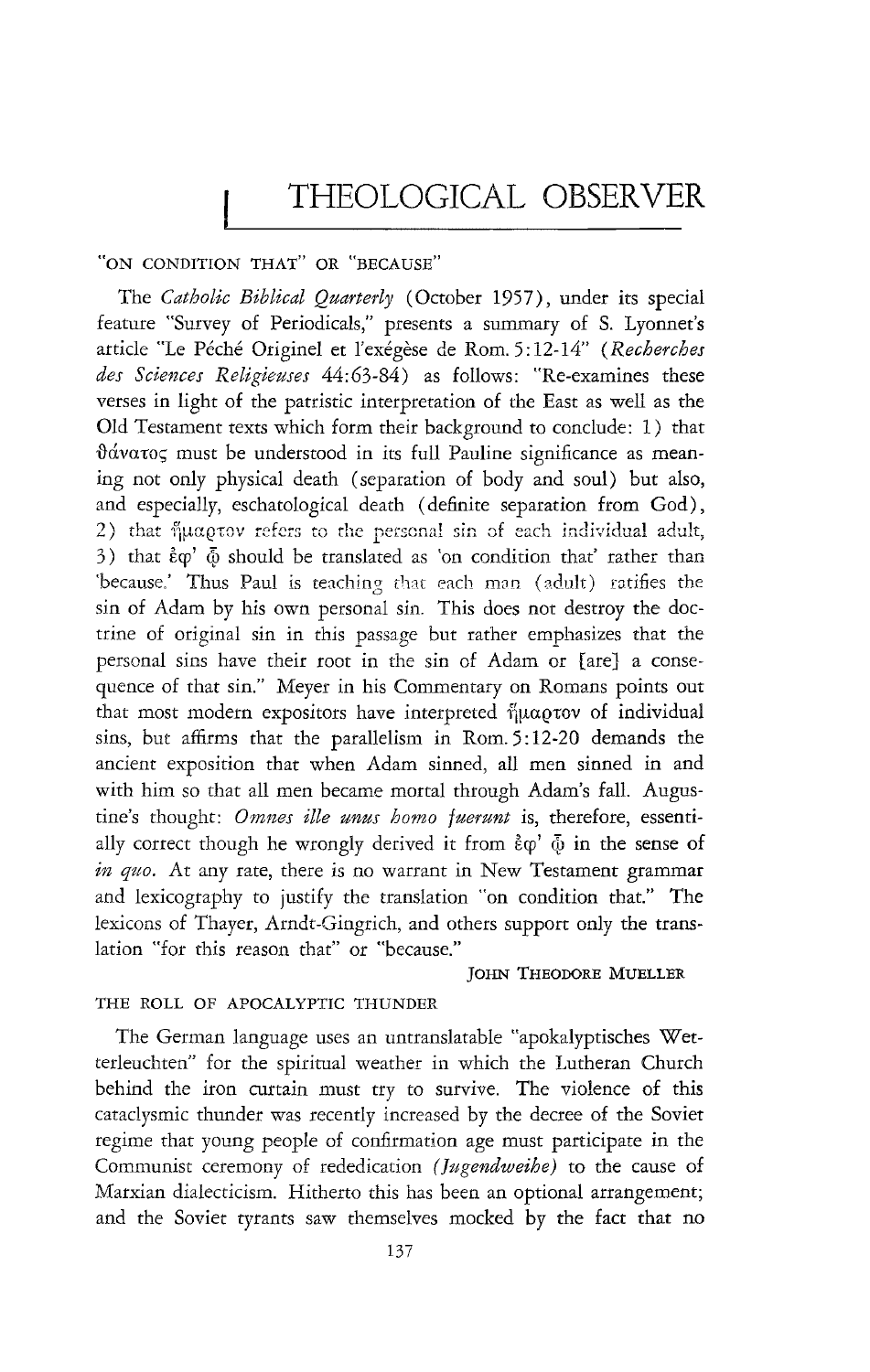more than 2 per cent of *its* youth ever showed enough interest in this ceremony to take part in *it.* Now there *is* no longer a choice except that of obeying the decree or refusing to do so at the price of almost everything that matters in life.

Young Christians who must decline to be dedicated to the material*ism* of the Communist movement will find themselves deprived of every opportunity for further education. No jobs of any kind, except possibly the most menial assignments, will be open to them. They will be harassed by neighbors, party workers, and government officials at every turn. Imagine what this means for parents concerned for the spiritual welfare of their growing children! The only alternative to a certain and slow death seems to be the cynical kind of duplicity which flourishes vigorously under any totalitarian system. But can a man be saved when he has lost his integrity?

In this respect, too, the Communist movement strongly resembles the beast of the Apocalypse (Chapter 13), "having seven heads and ten horns, and upon his horns ten crowns, and upon his heads the name of blasphemy." Small wonder that the souls under the altar cry: "How long, 0 lord, holy and true, dost Thou not judge and avenge our blood on them that dwell on the earth?"

#### MARTIN H. SCHARLEMANN

### TECHNOLOGY AND THE CHURCH

We are at war. It is not a shooting affair yet. It may never be. Nevertheless, there can be no doubt about the fact that we are in a struggle for survival with the Soviet Union. The launching of two satellites suddenly made all the world aware of the fact that, despite *its* totalitarian ways, the Communist system could, in some areas of technology, advance to a point beyond the present accomplishments of the United States. The two great powers are now at a point where they can totally destroy each other in very short order. It *is* just possible that this state of affairs will prevent a hot war from breaking out. The United States now faces the task of moving ahead more quickly in its scientific program than *it* had thought necessary for the past ten years.

There *is* only one way in which the United States can again catch up with and surpass the Soviet Union; and that is by devoting a maximum amount of energy and resources to the development of space research. We have been used to neglecting basic investigations for so long that now, when we need quick results, we are caught short. It has been estimated that we are at least seven years behind Soviet science in certain phases of development.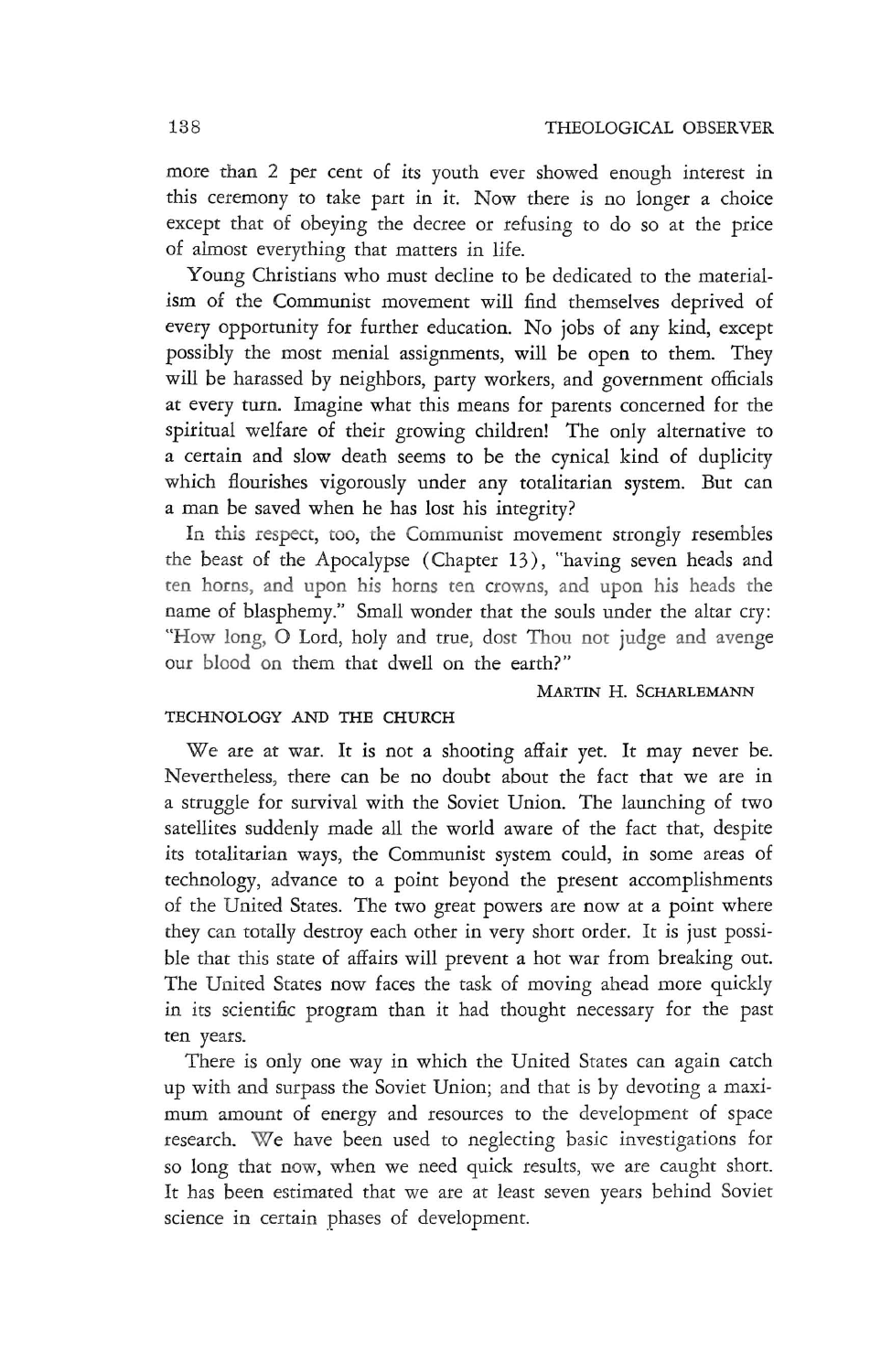The President of the United States has in several official pronouncements indicated that our great nation will now have to organize itself for greater accomplishments in the field of research and scientific production. This may have some very serious consequences for the church, especially since the Secretary of State has announced that Americans may well have to do without some of their "marginal freedoms." It is just this kind of statement that can be used to push the work of the church still farther into the background of our life.

One serious consequence for the church may be that of reduced income. If a greater amount of men and material has to be invested in scientific advancement, less of our total resources are available for the work of the church. Yet this is a less serious danger than a second one; namely, the possibility of our church-school system falling into disrepute and even under suspicion in a society managed and directed toward one technological goal. On a number of occasions Lutheran schools have been called divisive of democracy. Up to this moment that charge has not been taken too seriously, if for no other reason than that school space and personnel have been at a premium. And yet it is not hard to envision a situation in which the national requirements for the training of scientific personnel may seriously cast suspicion on any extensive program of church education unless that, too, would be directed only to technological ends and so deny itself.

A third danger might well develop from this necessary interest in scientific progress. It is just possible that when our national life is organized toward the achievement of this single goal, other concerns become of less value. The time may come when there is a graded system of handling the individual needs of persons and groups and when priority will be given to such as contribute directly to technological advancement. A fully organized society would be in a position to issue various types of ration cards, for example, whose value would be determined by the "usefulness" of the individual for the national program.

The early church got into difficulty with the Roman Empire when it refused to worship anyone but God. It may be that science and its wholesale pursuit, in demonstration of a concerted national effort, may yet become the altar on which all of us are expected to burn our little pinch of incense - or else! Everything will depend on the way in which the nation's effort is to be managed.

Someone might be tempted to say that American officials are much too sensible to encourage the development of a totalitarian pattern in our way of life. Let's not be lulled into that kind of cozy indifference; for eternal vigilance is still the price of liberty. Behind the instruments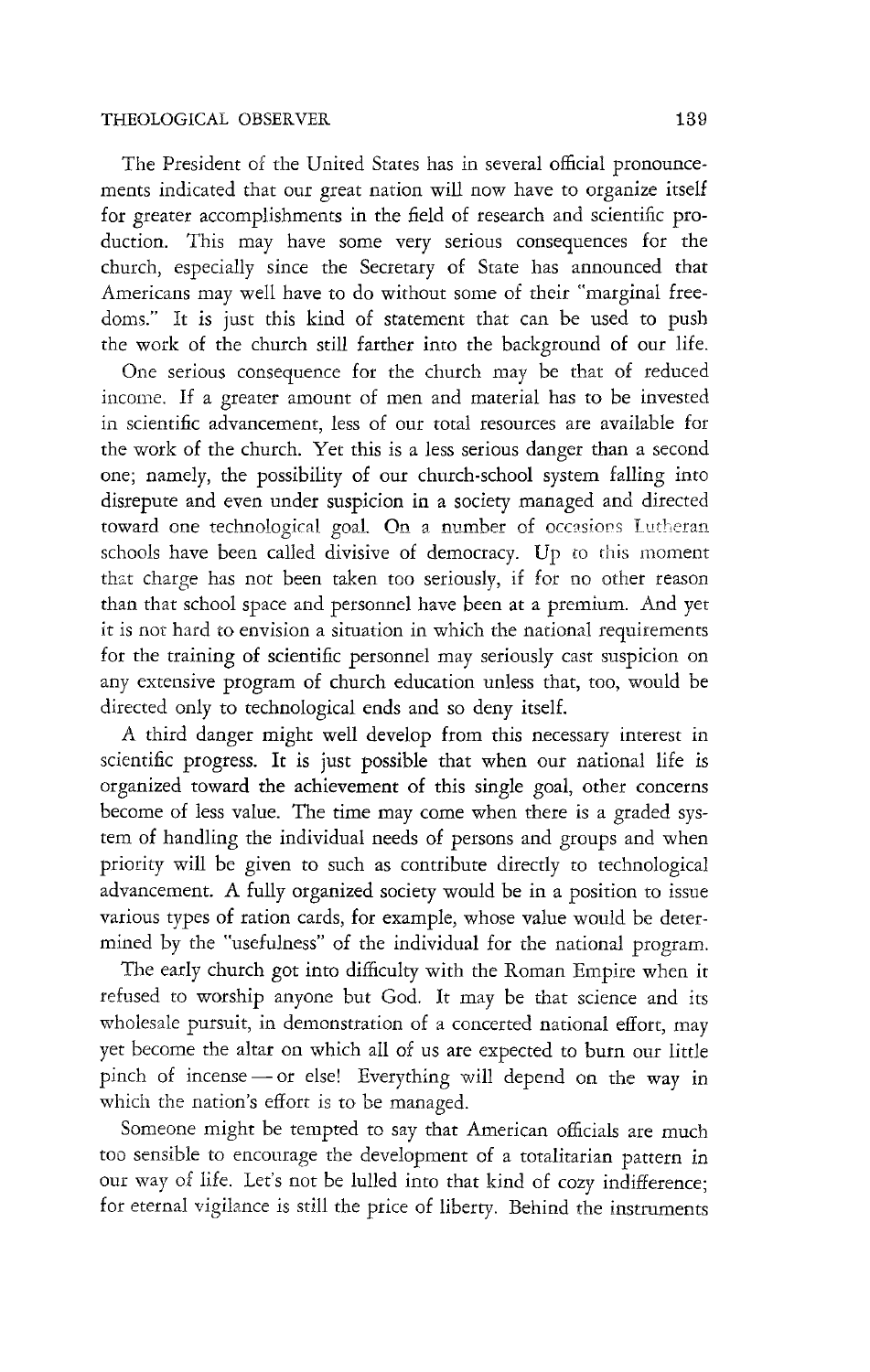of government there lurk demonic forces that are eager to turn any emergency into a means of depriving the church of her freedom and so to pervert our life. This has happened before, even in Germany of the thirties and forties, even though it had the benefit of the highest degree of enlightenment per square head of any modern nation.

#### MARTIN H. SCHARLEMANN

## BRIEF ITEMS FROM "RELIGIOUS NEWS SERVICE"

St. Louis, Mo. - A group of scholars launched plans to establish a center for research in the Protestant Reformation at Concordia Theological Seminary here, an institution of the Lutheran Church-Missouri Synod.

They attended the first meeting of the Foundation for Reformation Research, which will gather material for the center. The project is backed by a \$100,000 fund that includes a grant from the Aid Association for Lutherans, an Appleton, Wis., insurance company.

The foundation will collect and collate original documents pertaining to the Reformation era and will microfilm all important primary and secondary sources connected with the subject. These include the cominental, English, and Scandinavian phases of the Reformation, the Counter Reformation, and other related historical periods.

The collected materials, available to students and scholars, will be housed in a library and research center at the seminary. A full-time director will be named to head the work.

Members of the foundation's board of directors are Dr. Alfred o. Fuerbringer of Concordia Seminary, president; Dr. Harold J. Grimm of Indiana University, vice-president; Dr. Carl S. Meyer of Concordia Seminary, secretary-treasurer; Dr. Roland H. Bainton of Yale University; Dr. John T. McNeill of Harvard Divinity School; Dr. Jaroslav J. Pelikan of the University of Chicago's Federated Theological Faculty; Dr. Theodore Tappert of Lutheran Theological Seminary, Philadelphia; Dr. Ernest G. Schwiebert, command historian for the Air Research and Development Command, Baltimore, Md.; Dr. F. Niedner, St. Charles, Mo.; Mr. Herbert Knopp, Valparaiso, Ind.; Mr. J. Fleischli, St. Louis, Mo.; Prof. Edgar Krentz of Concordia Seminary.

Dr. Pelikan said that Reformation research in America has been "hampered for want of a central clearinghouse and catalog of sources."

"No longer can Americans rely upon German and Scandinavian scholarship in Reformation study," he said. Although German and Scandinavian scholars will undoubtedly continue to do outstanding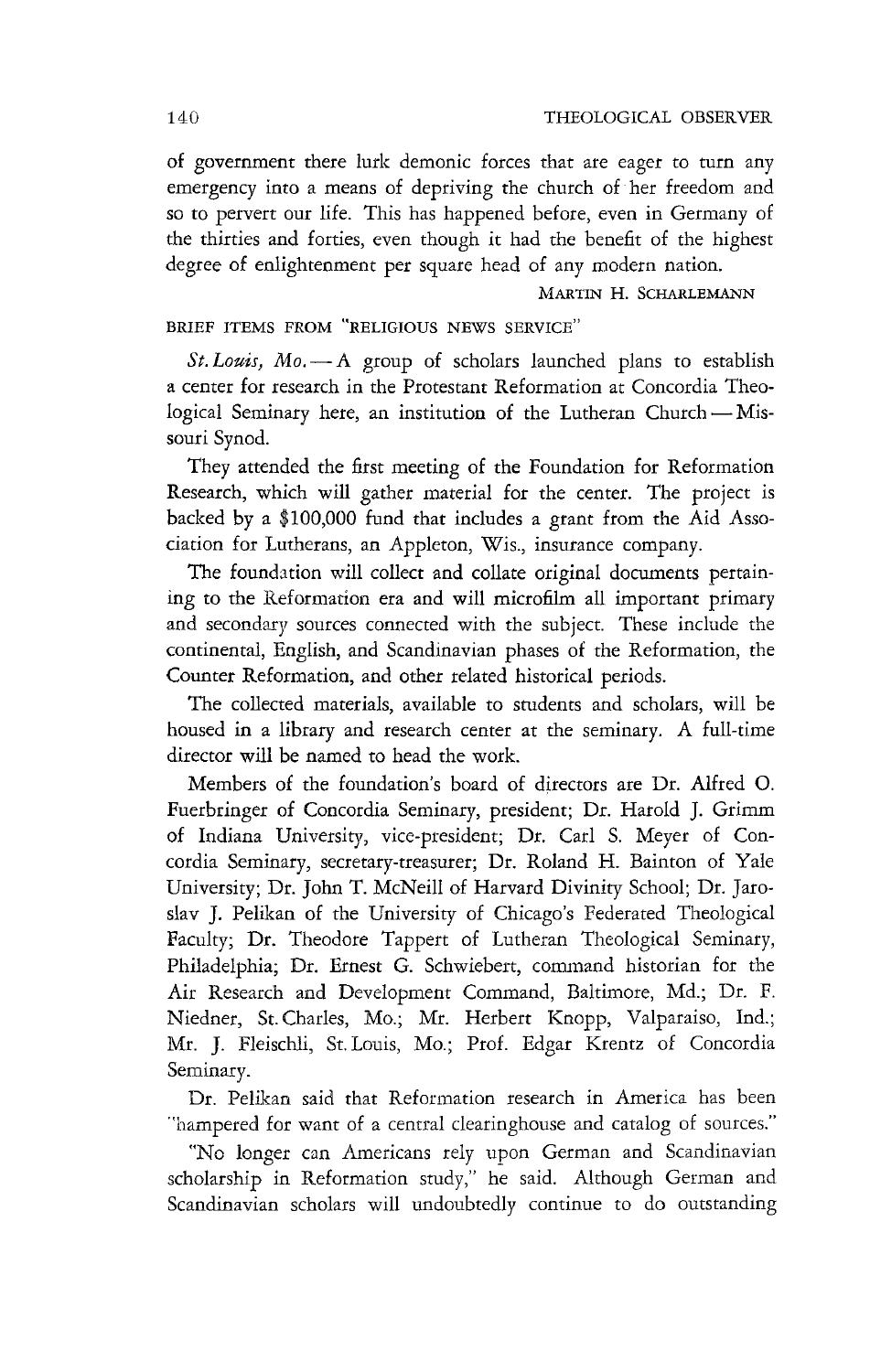#### THEOLOGICAL OBSERVER 141

work on the Reformation, it devolves upon American scholars in their unique situation to find their own sources for the study of the Reformation and its possible significance for the contemporary life of the church."

Dr. Pelikan is editor of the first 30 volumes of a 55-volume American edition of Luther's works currently in process of publication.

"Anyone who calls himself a Protestant is obliged to take seriously what the Reformation was and did and then to *see* what this might mean for his life now," he said.

"If the churches of America which find their own heritage and tradition embodied in the Reformation are to be faithful to that heritage, they must have available to them reliable, complete, and significant information about the Reformers and their work. Thus the establishment of this foundation can be of primary significance for scholar, theologian, and the general public."

*Chicago.* - A new service book and hymnal of the Lutheran Church in America-12 years in the making-was introduced for the first time at a meeting of Lutheran church officials here.

More than 200 persons, leaders in the field of liturgics and church music, assembled for a period of intensive training in use of the book designed to provide a uniform order of worship and a common hymnal for most of the Lutherans in North America.

Representatives from the eight participating bodies from all parts of the U. S. and Canada which had prepared the book attended the meeting in November.

Dr. Edgar S. Brown, Jr., executive director of the department of worship of the United Lutheran Church in America, presided. He said 635,000 copies of the first edition will be off the presses in February.

Oslo, Norway.-The Voluntary Church Convention declared here that Bishop Kristian Schjelderup's denial of an everlasting torment in hell "has never been the teaching of the Christian Church and that the Church of Norway must abide with its confessional books in loyalty to the Word of our Lord."

In a four-point resolution, which has received wide attention, the convention also said the fact that Bishop Schjelderup was not asked to resign "did not mean that his teaching was recognized as the teaching of the church." As to practical co-operation with Bishop Schjelderup, it said, "Each one must make his own decision in loyalty to his conscience before God."

The resolution also dealt with relationships to the state and said that the government's decision four years ago - that Bishop Schjel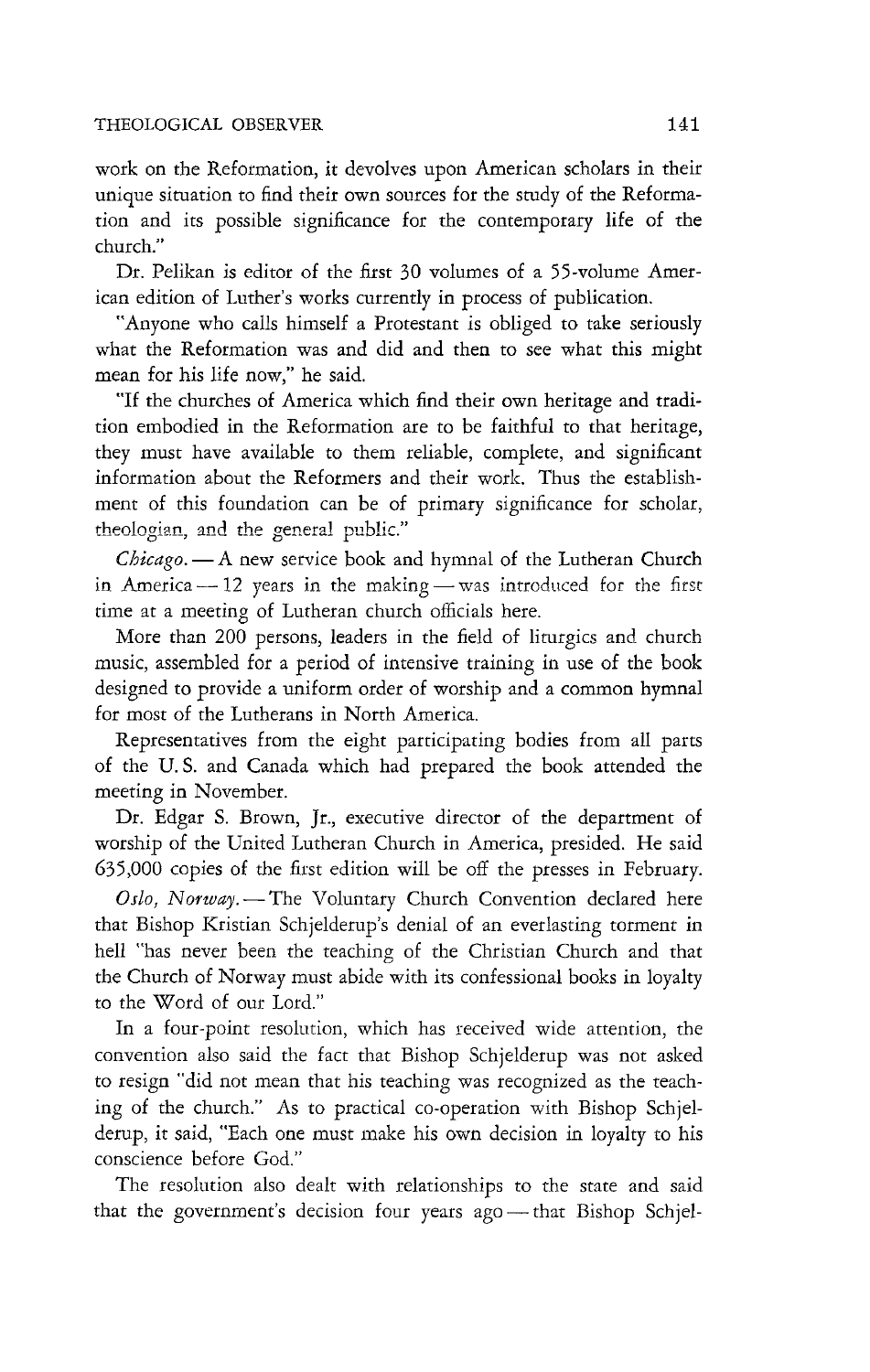derup was not "outside the confession" - does not mean that the government can tell the church what to teach. The Church of Norway is still "a confessional church," it added.

The resolution was introduced in support of Bishop Johannes Smemo's opening address, in which he dealt extensively with the so-called "Schjelderup case," which now is four years old. Bishop Smemo pointed out that the dispute has never died down and has caused many difficulties to practical co-operation and to the whole work of the church. He therefore felt that a final word should be said.

But Bishop Smemo also stressed that "the deviations of Bishop Schjelderup do not concern the most vital points in our faith" and that other well-known theologians hold the same views as Schjelderup. The state church "must also be wide enough to include such views, even if the church cannot recognize them as its own teaching," he said.

The four-point resolution, which closely followed the line Bishop Smemo suggested in his opening address, was passed with 108 votes. Eighteen votes were cast for a resolution which only reaffirmed that the Church of Norway still is and must be "a confessional church," the teaching of which is directed by its confessional books. Ten delegates wanted no resolution at all.

The Voluntary Church Convention is an unofficial but old institution in the Church of Norway. To its meeting every four years 168 delegates are elected at diocesan meetings. The nine bishops are ex officio members of the convention.

The resolution on the "hell dispute" did not mention Bishop Schjelderup by name. Introducing the resolution, Bishop Johannes Smidt pointed out that it was an attempt to put an end to the tragic affair in order that the church could concentrate on more constructive matters.

Bishop Schjelderup refused to defend himself or to argue his position. Asking for the floor immediately after the motion was introduced, however, he restated his belief that "life has two ends, there is a punishment, but I believe that an everlasting punishment in hell is contrary to the spirit of God's revelation in Christ."

Bishop Schjelderup also told dramatically about his difficulties in his diocese, where a boycott was organized by "leading circles in Oslo," and he asked the convention, if it really wanted him to resign, to say so clearly. In reply Bishop Arne Fjellbu said that it would be "a catastrophe" if Bishop Schjelderup resigned. The intention of the resolution was to set forth principles to be followed irrespective of persons.

The reaction against the resolution has been very strong in the secular press. It has been interpreted as aiming at "freezing out" Bishop